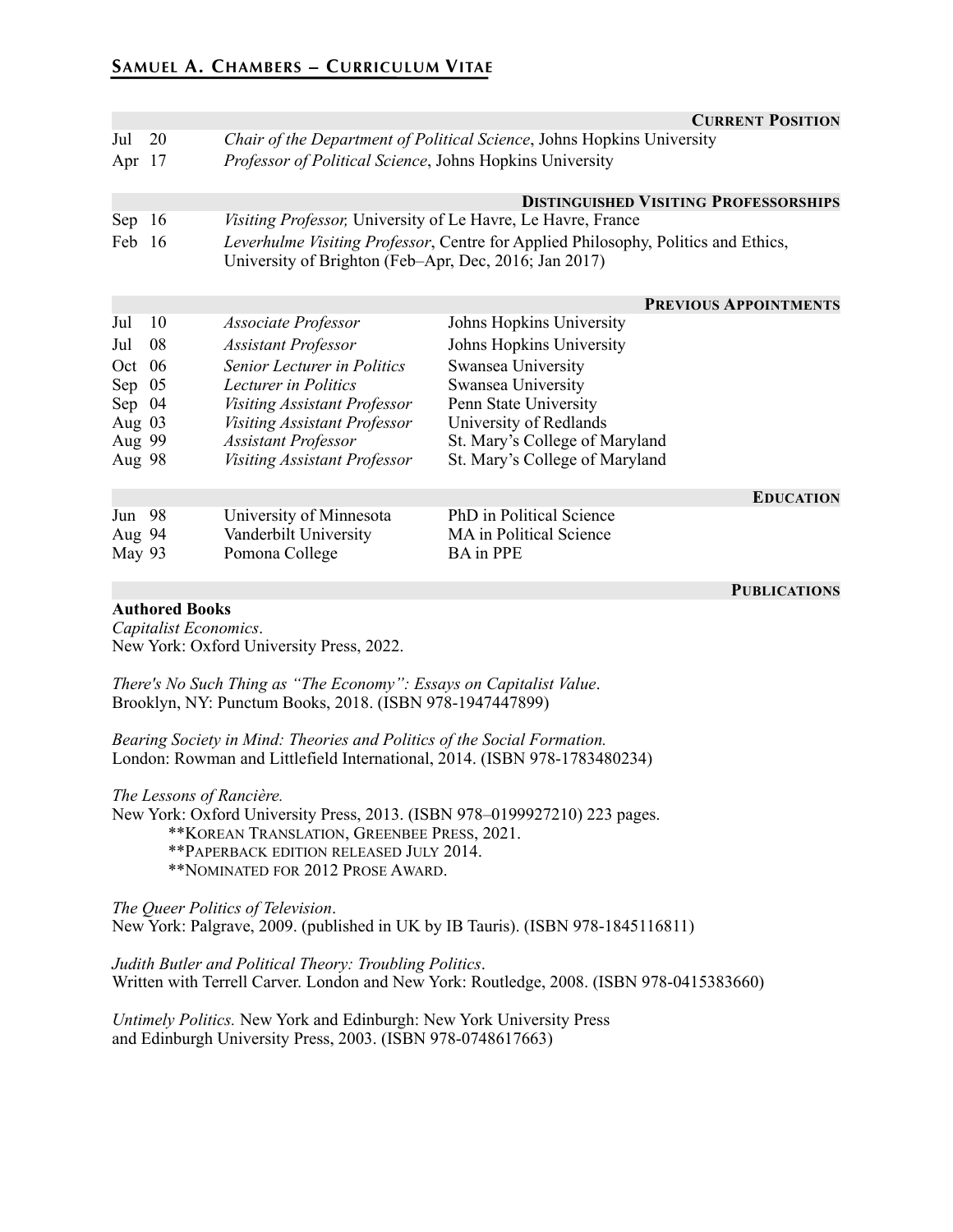#### **Edited Volumes**

*Michael Shapiro: Discourse, Culture, Violence*. Edited with Terrell Carver. London and New York: Routledge, 2012. (ISBN 978-0415783477)

*Carole Pateman: Feminism, Democracy, Welfare*. Edited with Terrell Carver. London and New York: Routledge, 2011. (ISBN 978-0415781114)

*Jacques Rancière on the Shores of Queer Theory*. Special Issue of *Borderlands*, edited with Michael O'Rourke Vol. 8, No. 3, 2009.

*Judith Butler's Precarious Politics: Critical Encounters*. Edited with Terrell Carver. London and New York: Routledge, 2008. (ISBN 978-0415384438)

*William E. Connolly: Democracy, Pluralism and Political Theory*. Edited with Terrell Carver. London and New York: Routledge, 2007. (ISBN 978-0415431231)

#### **Series Editor,** *Routledge Innovators in Political Theory*

Thirteen volumes published to date: Mouffe, Shapiro, Connolly, Pateman, Laclau, Pitkin, Kateb, Flathman, Gunnell, Dallmayr, Mansbridge, Rogin, and Young. Forthcoming: Honig, Tully.

#### **Peer Reviewed Journal Articles**

"From Restricted to General Political Economy: Derrida and Marx on Meaning and Value." *Parrhesia: A Journal of Critical Philosophy,* 35, 2022: xx–xx.

"Undoing Neoliberalism: *Homo Œconomicus*, *Homo Politicus*, and the *Zōon Politikon*." *Critical Inquiry*, 44 (Summer 2018): 706–732.

"On Norms and Opposition." *No Foundations: An Interdisciplinary Journal of Law and Justice*, Vol 14, 2017: 1–26.

"What Kind of Theory is The Labor Theory of Value? Marx as Genealogist in *Zur Kritik*." *Political Power and Social Theory*, Vol 32, 2017: 63–98.

"Political Theory as Forestry." *Syndicate Network*. October 2016, accessible online, https:// syndicate.network/symposia/philosophy/lessons-of-ranciere/

"Translating Politics." *Philosophy and Rhetoric.* Vol. 49, No. 4, 2016: 524–548.

"Walter White is a Bad Teacher: Pedagogy, *Partage*, and Politics in Season 4 of *Breaking Bad*." *Theory & Event,* 17.1, 2014. (Project Muse, 36 pages)

"Whiteness and the Social Formation: Democracy Through Abolition." *New Political Science*, Vol. 36, No. 2, 2014: 245–254.

"Jacques Rancière's Lesson on the Lesson." *Educational Philosophy and Theory*, Vol. 45, No. 6, 2012: 637–646.

"Untimely Politics *avant la lettre*: The Temporality of Social Formations." *Time and Society*, Vol. 20, No. 2, 2011, pp. 199–225.

"Jacques Rancière and the Problem of Pure Politics." *European Journal of Political Theory*, Vol. 10, No. 3, 2011, pp. 303–326.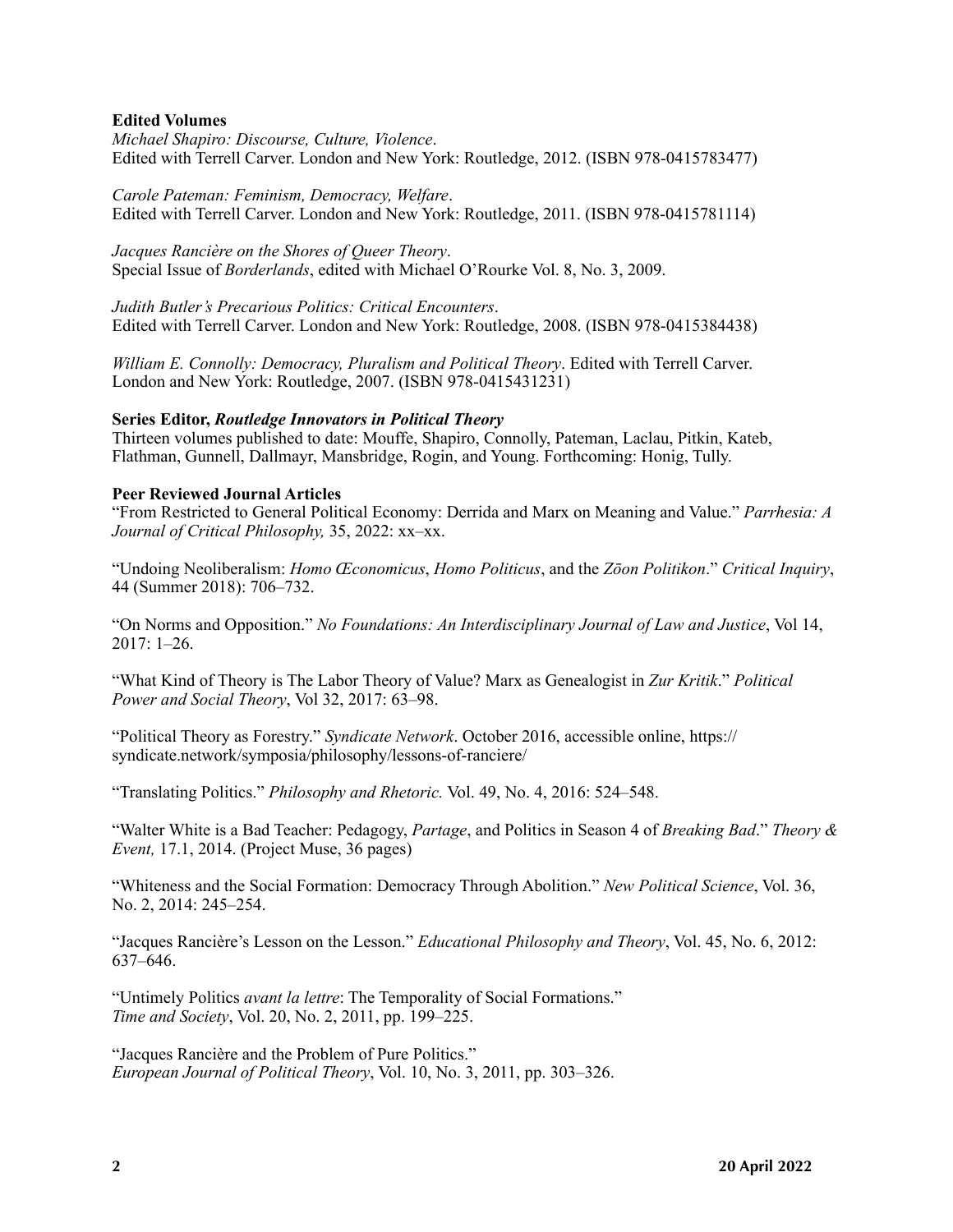"Les Publics du Terrorisme apres Obama: *24*, Saison 7." Published in French, written with Anne Caldwell. *Poli - Politique de l'image* No. 2, March 2010, pp. 83–100.

"A Queer Politics of the Democratic Miscount." *Borderlands* Vol. 8, No. 2, 2009 (www.borderlands.net.au, 20 pages).

"Ann Coulter and the Problem of Pluralism: From Values to Politics." Written with Alan Finlayson. *Borderlands* Vol. 7, No. 1, 2008 (www.borderlands.net.au, 24 pages).

"'Sex' and the Problem of the Body: Reconstructing Judith Butler's Theory of Sex/Gender." *Body & Society*, Vol. 13, No. 4, 2007, pp. 47–75. \*\*\*REPRINTED IN *STRUCTURE AND AGENCY*. EDITED BY MIKE O'DONNELL, LONDON: SAGE, 2010.

"Kinship Trouble: *Antigone's Claim* and the Politics of Heteronormativity." Written with Terrell Carver. *Politics and Gender*, Vol. 3, No. 4, 2007, pp. 427–449.

"Philosophy, Politics, and User Interface: The Medium is Still the Message (A Response to Carver)." *Communication and Critical/Cultural Studies,* Vol. 4, No. 4, 2007, pp. 426–429

"'An Incalculable Effect': Subversions of Heteronormativity." *Political Studies,* Vol. 55.3, 2007: 656–679.

"Normative Violence after 9/11: Rereading the Politics of *Gender Trouble.*" *New Political Science*. 29.1, 2007: 43–60.

"Cultural Politics and The Practice of Fugitive Theory." *Contemporary Political Theory,* 5.1, 2006: 9–32.

"Working on the Democratic Imagination and the Limits of Deliberative Democracy." *Political Research Quarterly,* Vol. 58, No. 4, 2005: 619–623.

"The Politics of Literarity." *Theory & Event,* Vol. 8, No. 3, 2005 (Project Muse, 29 pages)

"Democracy and (the) Public(s): Spatializing Politics in the Internet Age." *Political Theory,* Vol. 32, No. 1, 2005: 125–136.

"Anti-Imperialism in the Buffyverse: A Challenge to the Mythos of Bush as Vampire-Slayer." Written with Daniel Williford. *Poroi,* Vol. 3, No. 2, 2004 (inpress.lib.uiowa.edu, 22 pages)

"Giving Up (on) Rights? The Future of Rights and the Project of Radical Democracy." *American Journal of Political Science,* Vol. 48, No. 2, 2004: 185–200.

"Ghostly Rights." *Cultural Critique,* No. 54, 2003: 148–177.

"Telepistemology of the Closet; Or, The Queer Politics of *Six Feet Under*." *Journal of American Culture,* Vol. 26, No. 1, 2003: 24–41

"Foucault's Evasive Maneuvers: Nietzsche, Interpretation, Critique." *Angelaki,* Vol. 6, No. 3, 2001: 101– 123.

"Language and Politics: Agonistic Discourse and *The West Wing*." *CTheory,* November 12, 2001 (ctheory.net, 24 pages)

"Digital Democracy: When Culture Becomes News." Written with Patrick Finn, *CTheory,* November 12, 2001 (ctheory.net, 5 pages)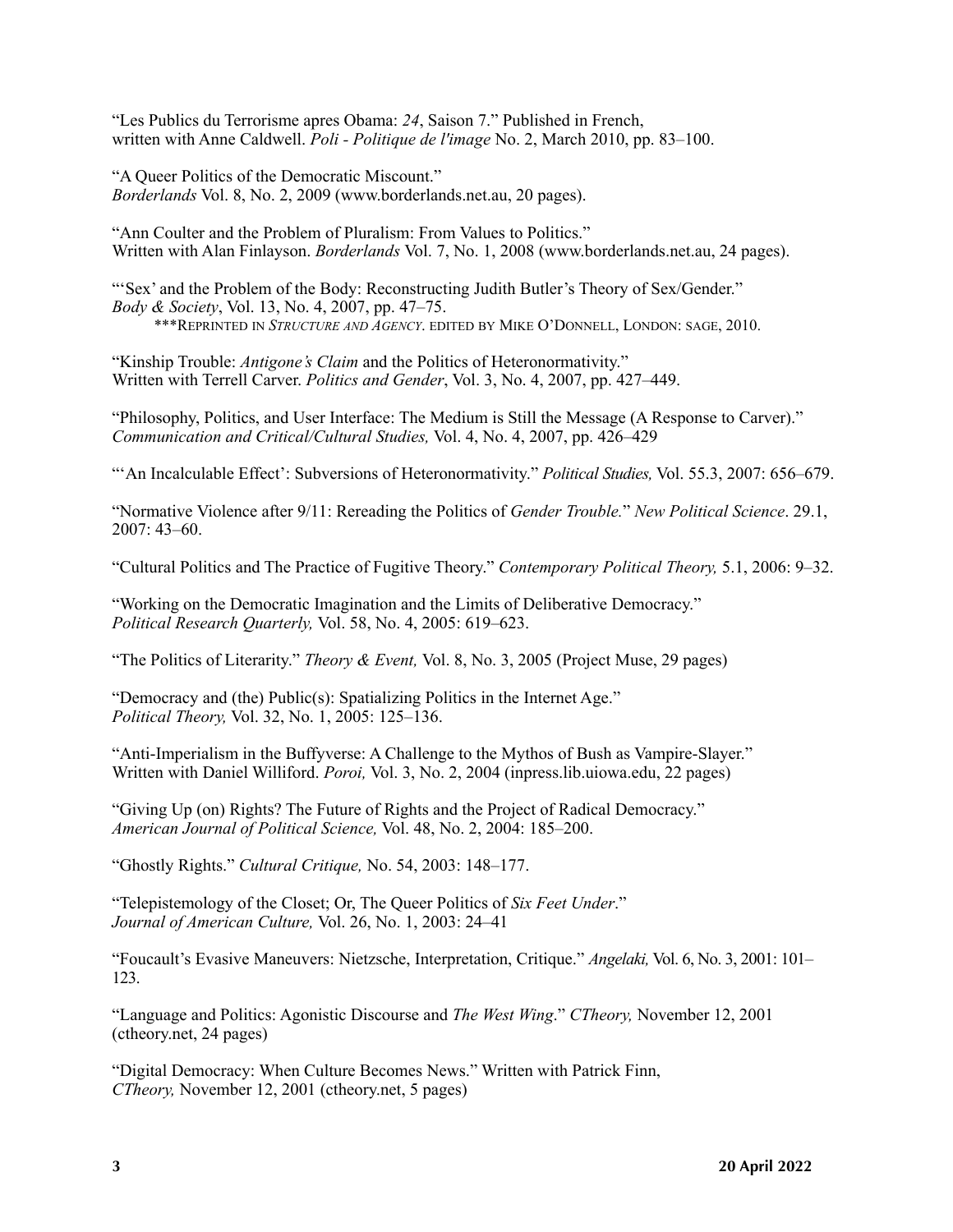"The Hegemonic Politics of Race: The Place of an Abolitionist Personality in the Democratic Imaginary." *Stanford Agora,* Vol. 1, No. 2, 2001 (agora.stanford, 27 pages)

"Spectral History, Untimely Theory." *Theory & Event,* Vol. 3, No. 4, 1999 (Project Muse, 28 pages)

### **Book Chapters and Essays**

"Marx's Critique of Political Economy and the Institution of Slavery, Ancient and Modern." Written with Rothin Datta and Benjamin Taylor. Forthcoming in "*These Ancients remain ever new": Critical Antiquities After Marx*, edited by Tristan Bradshaw and Benjamin Brown.

"Subject Positions and Seriality in *The Good Wife*." In *Exploring Seriality on Screen: Audiovisual Narratives in Film and Television*, edited by Anne Cremieux and Ariane Hudelet. London: Routledge, 2021.

"What Kind of Theory is The Labor Theory of Value? Marx as Genealogist in *Zur Kritik*." In *International Origins of Social and Political Theory*, edited by George Lawson and Tarak Barkawi. London: Emerald Publishing, 2017; 63–98.

"Learning How to Be a Capitalist: From Neoliberal Pedagogy to the Mystery of Learning." In *The Pedagogics of Unlearning*, edited by Eamonn Dunne and Michael O'Rourke. Brooklyn: Punctum Books, 2016; 71–106.

"Author's Preface" to the Korean edition of the *The Lessons of Rancière,* 2016.

"Editing and Curation." Editorial essay, *Contemporary Political Theory*, 15.1, 2016: 1–16.

"Anthropocentrism." Entry for the forthcoming *Cambridge Dictionary of Political Thought*, edited by Terence Ball.

"Democratic Cosmopolitics." In *Re-Grounding Cosmopolitanism: Towards a Post-Foundational Cosmopolitanism*, edited by Tamara Caraus and Elena Paris, London: Routledge, 2015; 203–222.

"Subjectivation, The Social, and a (Missing) Theory of the Social Formation: Judith Butler's 'Turn'." In *Butler and Ethics*, edited by Moya Lloyd, Edinburgh: Edinburgh University Press, 2015; 193–218.

"Jacques Rancière." In *The Encyclopedia of Political Thought*. London: Wiley-Blackwell, 2014.

"'Do You Know What it Means': Introduction to a Critical Exchange on *Treme*." *Contemporary Political Theory* Vol 6. No. 3, 2011; pp. 401–403.

"The Politics of the Police: From NeoLiberalism, to Anarchism, and back to Democracy." In *Reading Rancière*, edited by Paul Bowman and Richard Stamp. London: Continuum, 2011; pp. 18–43.

"Charlie Kaufman, Philosophy, and the Small Screen." In *The Philosophy of Charlie Kaufman*, edited by David LaRocca, Lexington: University of Kentucky Press, 2011; pp. 155–168.

"Pluralism." In the Encyclopedia of Modern Political Thought, edited by Gregory Claeys and Lyman Sargent. London: CQ Press. 2011 (3 pages).

"Rancière." In *From Agamben to Žižek: Contemporary Critical Theorists*, edited by Jon Simons. Edinburgh: Edinburgh University Press, 2010; pp. 194–209.

"Police and Oligarchy." In *Jacques Rancière: Key Concepts*, edited by Jean-Phillipe Deranty. London: Acumen, 2010; pp. 57–69.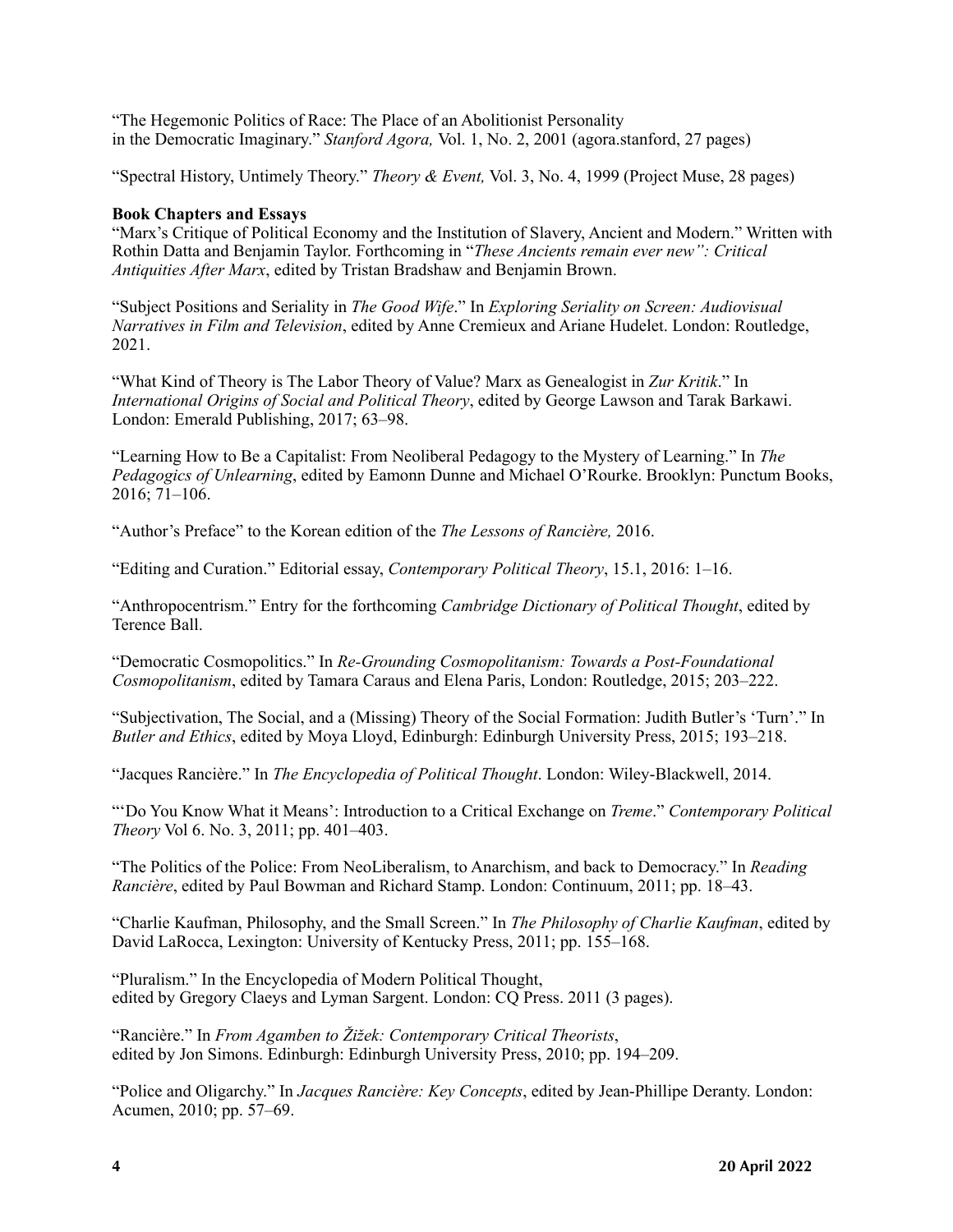"Performativity." *Encyclopedia of Political Theory*. Berkeley: Sage, 2010 (1 page).

"Jacques Rancière on the Shores of Queer Theory." Written with Michael O'Rourke. *Borderlands* Vol. 8, No. 2, 2009 (www.borderlands.net.au, 14 pages).

"*24* after 9/11: The American State of Exception." Written with Anne Caldwell. *Reading 24: TV Against the Clock*, edited by Steven Peacock. London: I.B. Tauris, 2007; pp. 97–108.

"Desperately Straight: The Subversive Sexual Politics of *Desperate Housewives*." *Reading Desperate Housewives: Beyond the White Picket Fence*. Edited by Janet McCabe and Kim Akass. London and New York: I.B. Tauris and Palgrave, 2006; pp. 61–73.

"Heteronormativity and *The L Word*: From a Politics of Representation To a Politics of Norms." *Reading The L Word: Outing Contemporary Television.* Edited by Sarah Warn. London: I.B. Tauris, 2006; pp. 81–98.

"Revisiting the Closet: Reading Sexuality in *Six Feet Under*." In *Reading* Six Feet Under. Edited by Janet McCabe and Kim Akass. London and New York: I. B. Tauris and Palgrave, 2005; pp. 174–190.

"Dialogue, Deliberation, and Discourse: The Far-reaching Politics of *The West Wing*." In The West Wing*: The American Presidency as Television Drama*. Edited by Peter Rollins and John O'Connor. Syracuse: Syracuse University Press, 2003; pp. 83–100.

#### **Reviews**

Review of *Normality: A Critical Genealogy*, by Peter Cryle and Elizabeth Stephens. *GLQ* 26.1, 2019: 200–02.

Review of *Assembly,* by Michael Hardt and Antonio Negri. *Political Theory.* October 2018: 1–10.

Review of *Rancière Now: Current Perspectives on Jacques Rancière*. *Notre Dame Philosophical Reviews.* 25 June 2014 (http://ndpr.nd.edu, 7 pages).

Review of *The Cambridge Companion to Strauss*. *Notre Dame Philosophical Reviews*. 2 June 2010 (http://ndpr.nd.edu, 10 pages).

Review of Elena Loizidou's, *Judith Butler: Ethics, Law, Politics*. *Social and Legal Studies*. Vol. 17, 2008: 418–421

Review of Daniel R. Pinello's, *America's Struggle for Same-Sex Marriage*. *Political Studies Review.* Vol. 6, No. 3, 2008: 399–405.

Review of Stuart Elden's, *Speaking Against Number: Heidegger, Language and the Politics of Calculation*. *Contemporary Political Theory*, Vol. 6, 2007: 378–380

Review of Davide Panagia's *The Poetics of Political Thinking*, *Political Theory* 35.2, 2007: 233–236.

Review of *Collateral*. *Film and History* Vol. 35, No. 1, Spring 2005 (3 pages).

Review of Joseph Lewandowski's *Interpreting Culture: Rethinking Method and Truth in Social Theory*. *Cultural Critique* No. 58, Fall 2004: pp. 193–197.

"Deconstructing Modernity: Political Theory of Colonialism." Review of Timothy Mitchell, ed., *Questions of Modernity. Theory & Event* Vol. 6, No. 3, 2003 (6 pages).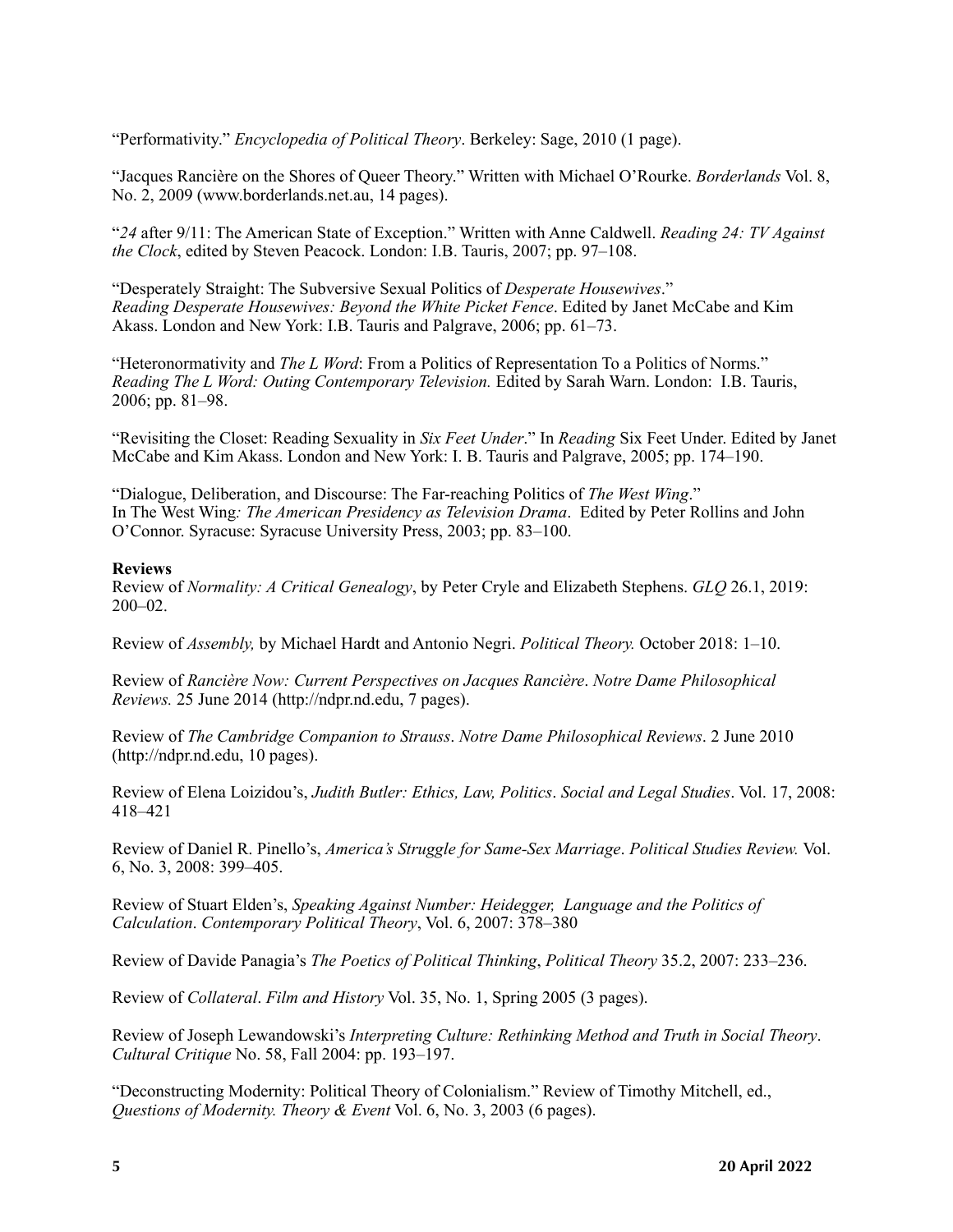Review of Wendy Brown's *States of Injury*. *Women & Politics* Vol. 20, No. 3 (1999): 111-114.

#### **Interviews, Media Appearances, and Publications in Popular Press**

"The Washington Post "fact checks" Sanders on Wealth Inequality: This is What Ideology Looks Like." *The Contemporary Condition*, December 2017.

"Walter White's Biggest Failure Was Being A Bad Teacher." *Huffington Post*, 1 April, 2014. Interviewed by Eliana Dockterman, for her article, "Hollywood's Surprising New Character." *Time* August 2, 2013.

Bret McCabe, "*Breaking Bad* articulates a French philosopher's thoughts." *Johns Hopkins* Magazine*,* 10 September 2013. Feature article and interview on my work on Rancière, Pedagogy, and *Breaking Bad*.

"Was Marx Right?" Live studio participant in discussion on *The Marc Steiner Show*, WEAA 88.9 FM Radio, 2 April 2013. http://www.steinershow.org/podcasts/was-marx-right/

"Snapshots of the Social Formation: The Agony and the Ecstasy of Lance Armstrong." *Los Angeles Review of Books*, March 19th, 2013.

Interview with Bill Ordine*. The Philadelphia Inquirer.* September 30, 2010.

Interview with Allison Sherry*. The Denver Post*. July 21, 2010.

Live Appearance on BBC2, *am.pm*, 5 March, 2008.

Interview with John Allemang. *The Globe and Mail*. November 16, 2002 (Page F6).

"Closet Politics in *Six Feet Under*." *River Gazette* Vol. 2, No. 4, April 24, 2002.

Interview with Ian Bailey. *National Post*. November 9, 2001 (Page A18).

#### **CONFERENCE PAPERS**

|          | $\sim$ 0.11 DRD.10 D 1 m DI                                                             |
|----------|-----------------------------------------------------------------------------------------|
| Sep $19$ | American Political Science Association                                                  |
| Mar 16   | Political Studies Association (2 papers)                                                |
| Mar 16   | LSE conference on origins of social and political theory                                |
| Oct 15   | <b>Association for Political Theory</b>                                                 |
| Sep $15$ | American Political Science Association                                                  |
| Sep $14$ | American Political Science Association                                                  |
| Apr 14   | Western Political Science Association (author meets critics)                            |
| Sep $13$ | American Political Science Association                                                  |
| Mar 13   | <b>Western Political Science Association</b>                                            |
| Mar 12   | Western Political Science Association                                                   |
| Sep $10$ | American Political Science Association                                                  |
| Sep 09   | American Political Science Association<br><b>Nominated for Best Paper Award</b>         |
| Mar 09   | Western Political Science Association                                                   |
| Sep $08$ | Manchester Workshops in Political Theory                                                |
| Sep $07$ | American Political Science Association (2 papers)                                       |
| Apr 07   | <b>Political Studies Association</b>                                                    |
| Sep $06$ | American Political Science Association (2 papers)<br><b>Nom. Carey McWilliams Award</b> |
| Oct $05$ | <b>Association for Political Theory</b>                                                 |
| Sep $05$ | American Political Science Association                                                  |
|          |                                                                                         |

Oct 04 Association for Political Theory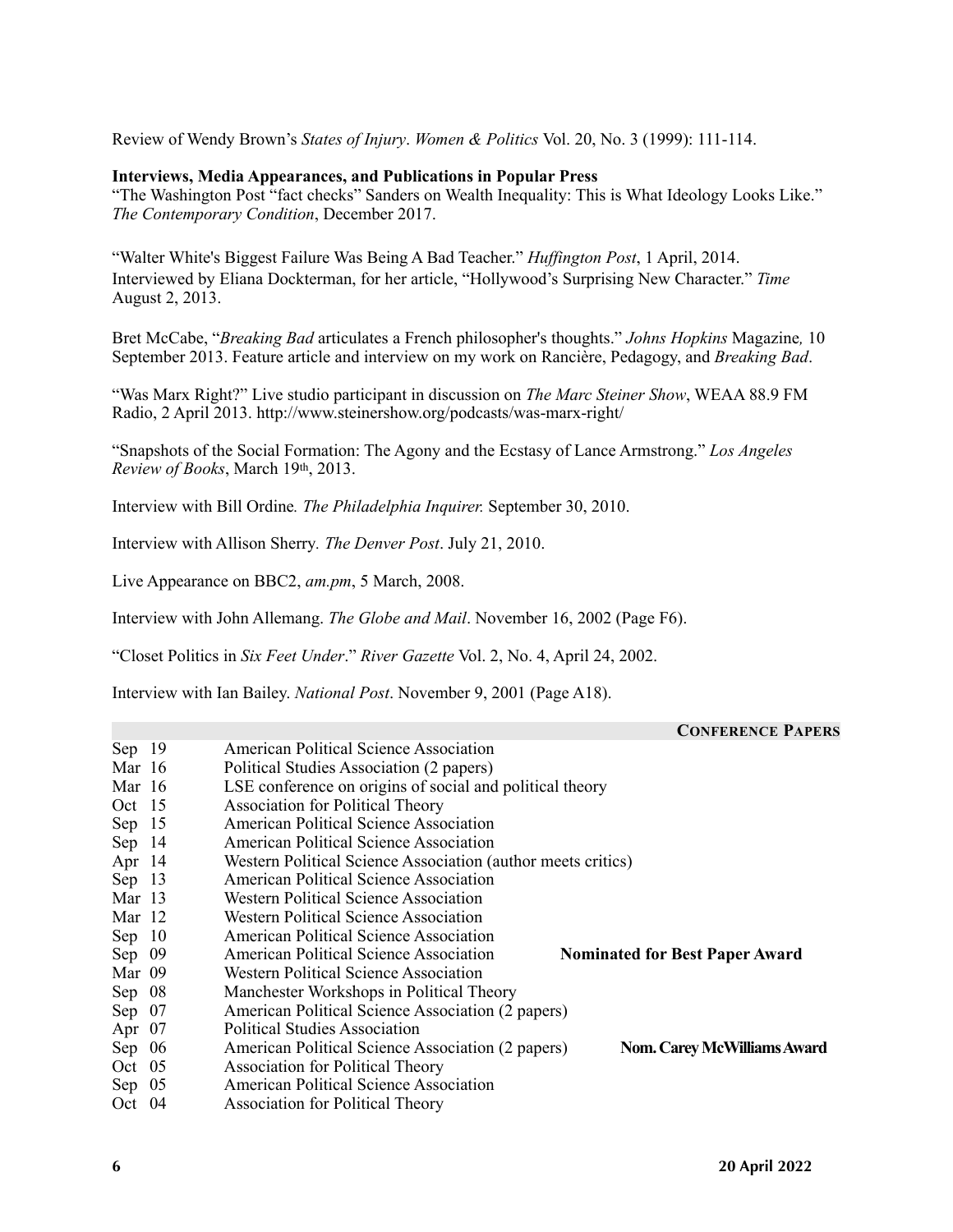| Sep $04$ | American Political Science Association (2 papers) |
|----------|---------------------------------------------------|
| Oct 03   | <b>Association for Political Theory</b>           |
| Sep $03$ | "Fidelity to the Disagreement" (London)           |
| Apr $03$ | American Comparative Literature Association       |
| Mar $03$ | <b>Western Political Science Association</b>      |
| Apr $02$ | Midwest Political Science Association             |
| Mar $02$ | Popular Culture Association                       |
| Apr $01$ | Midwest Political Science Association             |
| Nov 00   | American Presidency on Film (Los Angeles)         |
| Sep 00   | American Political Science Association            |
| Apr $00$ | Midwest Political Science Association             |

- Mar 00 Western Political Science Association<br>Mar 99 Eastern Sociological Society
- Mar 99 Eastern Sociological Society
- Sep 98 American Political Science Association Rep 98 American Political Science Association<br>
Apr 97 Midwest Political Science Association<br>
Mar 97 Western Political Science Association
- 
- Western Political Science Association

#### **INVITED PAPERS/LECTURES**

**Won Best Paper Award** 

| Sep 22   |     | Keynote for Finance and Society Conference                  | City, University of London       |
|----------|-----|-------------------------------------------------------------|----------------------------------|
| Oct 21   |     | Money Has no Value                                          | University of Chicago            |
| Mar 20   |     | Symposium on Business and Economics (cancelled)             | Creighton University             |
| Oct 19   |     | Marx's Unorthodox Account of Money                          | Georgetown University            |
| Jul      | -19 | From Restricted to General <i>Political</i> Economy         | Portland State University        |
| Mar 19   |     | Money is Not a Commodity                                    | Cornell University               |
| Sep      | 18  | Neoliberalism in the History of Economic Thought            | Reed College                     |
| Mar 18   |     | "In the Long Run, Are We all Keynesians?"                   | University of Indiana            |
| Feb      | 18  | "As the Hart Pants": Marx on Money                          | University of New South Wales    |
| Feb      | 18  | How (not) to Read Marx                                      | University of New South Wales    |
| Jan      | 17  | Leverhulme Trust Lecture                                    | University of Brighton           |
| Jan      | 17  | Workshop on Marx and the Value-Form                         | University of East Anglia        |
| Nov 16   |     | Marx as Genealogist in Zur Kritik                           | Johns Hopkins University         |
| Nov 16   |     | Homo Politicus Neoliberalis                                 | Reed College                     |
| Sep 16   |     | Subject Positions, Normativity, and Political Agency        | Le Havre University              |
| Sep $16$ |     | Character, Seriality, Subject Positions (keynote)           | Sercia Conference, Paris         |
| Apr 16   |     | Capitalism and the Value-Form                               | University of Vienna             |
| Apr 16   |     | Leverhulme Trust Lectures (3 Lectures)                      | University of Brighton           |
| Mar 16   |     | "This Ain't About Your Money"                               | Newcastle University             |
| Mar 16   |     | Stories that Capitalist Societies Tell Themselves           | Queen Mary, University of London |
| Mar 16   |     | Roundtable on Bearing Society in Mind                       | University of Brighton           |
| Sep $14$ |     | Pedagogics of Unlearning (keynote)                          | Dublin                           |
| Jan 14   |     | <b>Oxford Political Thought Conference</b>                  | Oxford                           |
| Nov 13   |     | Keynote – Critical Foundations of Cosmopolitanism           | <b>Bucharest</b>                 |
| May 12   |     | The Lessons of Rancière                                     | University of Minnesota          |
| Dec 11   |     | "Democracy not Liberalism"                                  | University of Helsinki           |
| Nov 11   |     | University of Virginia Political Theory Colloquium          | University of Virginia           |
| Oct      | -11 | Distinguished Global Lecture                                | Ewha University                  |
| Apr      | -11 | Conference on Jacques Rancière                              | Northwestern University          |
| Jan      | -11 | Author Meets Critics Roundtable on                          | New Orleans, SPSA Meetings       |
|          |     | The Queer Politics of Television                            |                                  |
| Apr 09   |     | "It's not TV, it's Queer Theory"                            | Johns Hopkins University         |
| Nov 07   |     | "Ethos and Politics"                                        | Gregynog                         |
| Jul      | 07  | "Troubling Politics"                                        | Napier University                |
| Feb 07   |     | "Queer Theory and the Cultural Politics of Television"      | Goldsmiths College               |
| Nov 06   |     | "Unintelligibility and the Miscount of Democratic Politics" | University of Essex              |
|          |     |                                                             |                                  |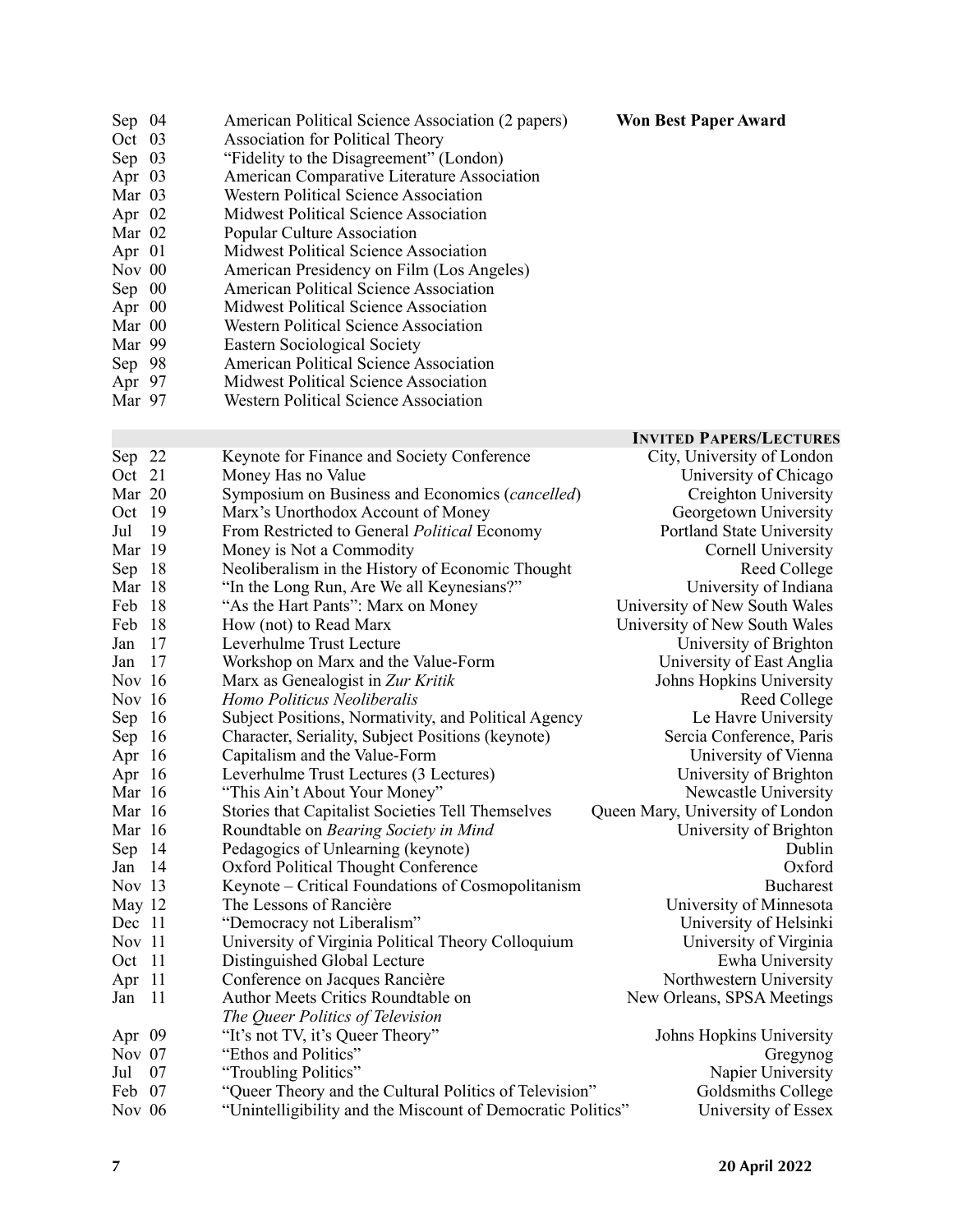| Oct 06<br>May 06<br>May $06$<br>Mar 06<br>Mar 04<br>Feb 02<br>Jan 01<br>May 00<br>May 97<br>Feb 97<br>Nov 96 | "On the Tension between Justice and Pluralism"<br>"Normative Violence"<br>"Butler's Political Ontology"<br>"Troubling Politics: Judith Butler's (post-9/11) Political Theory"<br>"Thinking Through Heteronormativity"<br>"Heteronormativity and the Politics of Television"<br>"Thoughts on the 2000 Presidential Election"<br>"Untying the Knot"<br>"The Place of Language in Politics: Function or Fundament"<br>"The Role of the Theorist and the Practice of Politics"<br>"Language and the "Burden" of Politics" | Swansea University<br>University of Edinburgh<br>Swansea University<br>Whitman College<br>University of Redlands<br>St. Mary's College<br>St. Mary's College<br>University of Delaware<br>University of Minnesota<br>University of Minnesota<br>St. Olaf College                                                                                                                                                                                                                                                                                                                                                                                                                                                                                                                                                                                                                                                                                                                                                                                 |                 |
|--------------------------------------------------------------------------------------------------------------|-----------------------------------------------------------------------------------------------------------------------------------------------------------------------------------------------------------------------------------------------------------------------------------------------------------------------------------------------------------------------------------------------------------------------------------------------------------------------------------------------------------------------|--------------------------------------------------------------------------------------------------------------------------------------------------------------------------------------------------------------------------------------------------------------------------------------------------------------------------------------------------------------------------------------------------------------------------------------------------------------------------------------------------------------------------------------------------------------------------------------------------------------------------------------------------------------------------------------------------------------------------------------------------------------------------------------------------------------------------------------------------------------------------------------------------------------------------------------------------------------------------------------------------------------------------------------------------|-----------------|
|                                                                                                              |                                                                                                                                                                                                                                                                                                                                                                                                                                                                                                                       |                                                                                                                                                                                                                                                                                                                                                                                                                                                                                                                                                                                                                                                                                                                                                                                                                                                                                                                                                                                                                                                  | <b>TEACHING</b> |
| Johns Hopkins University                                                                                     | $\bullet$<br>$\bullet$<br>$\bullet$<br>$\bullet$<br>$\bullet$<br>$\bullet$<br>$\bullet$<br>$\bullet$<br>$\bullet$<br>$\bullet$<br>$\bullet$<br>$\bullet$<br>$\bullet$<br>$\bullet$<br>$\bullet$<br>$\bullet$<br>$\bullet$<br>$\bullet$<br>$\bullet$<br>$\bullet$<br>$\bullet$<br>$\bullet$                                                                                                                                                                                                                            | Classics of Political Thought, 190.280<br>Virtue, Labor, Power (Classics of Political Thought), 190.281<br>Political Theory of Gender and Sexuality, 190.221<br>How to be a Capitalist, 190.302<br>The Cultural Politics of Television, 190.303<br>Political Monsters, 190.318<br>Finding Democracy, 190.325<br>Pluralism, 190.368<br>Rereading Marx, 190.684<br>The Politics of Intelligibility, 190.686<br>Students of Althusser, 190.688<br>The Rise and Fall of the Frankfurt School, 190.612<br>Nietzsche and Freud: Drive, Will and Eros, 190.680<br>(co-taught with Jane Bennett)<br>Language, Order, Action, 190.606<br>The Many Machiavellis, 190.636<br>Arthur Bentley and Jacques Rancière, 190.660.<br>Feminist and Queer Theory, 190.611.<br>Political Monsters, 190.318<br>(co-taught with PJ Brendese)<br>Capitalism, Marx, and the Value-Form, 190.670<br>Money, 190.672<br>Racial Capitalism, 190.638<br>(co-taught with Lester Spence)<br>The Economic and the Political, 190.649<br>Introduction to Political Theory, 190.180 |                 |

- Introduction to Political Economy, 190.267
- Reading (Volumes 2 and 3 of) *Capital*, 190.662

| Swansea University | $\bullet$ .<br>$\bullet$<br>$\bullet$ | • Politics and the People, PO 107<br>Class, Nation, Gender, and Politics, PO 226 (co-convenor)<br>History of Political Thought, PO 202 (co-convenor)<br>• The Politics of Pluralism, PO 3002 (convenor)<br>Approaches to Political Theory, PO M36 (convenor)<br>• Gender and Culture, SEL M08 |
|--------------------|---------------------------------------|-----------------------------------------------------------------------------------------------------------------------------------------------------------------------------------------------------------------------------------------------------------------------------------------------|
|                    |                                       | <i>Penn State University</i> • American Political Thought. Pl Sc 435 and Pl Sc 435W                                                                                                                                                                                                           |

## *Penn State University* • American Political Thought, Pl Sc 435 and Pl Sc 435W

- Modern and Contemporary Political Theories, Pl Sc 432
- Graduate Research Seminar, Pl Sc 597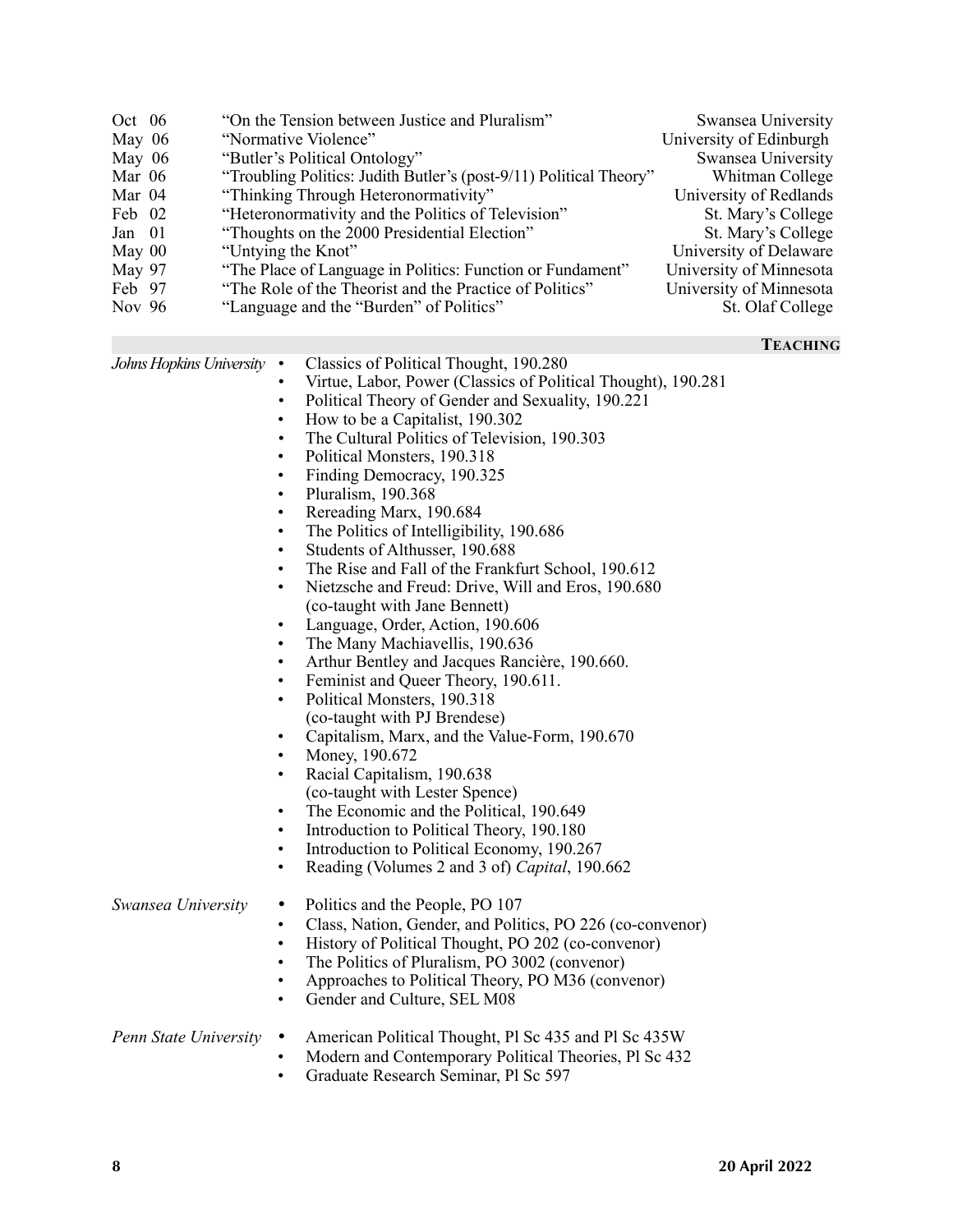- *University of Redlands* American National Government and Politics, GOVT 111 and 111E
	- Language and Politics, GOVT 361
	- Theorizing The Political, GOVT 361
	- Queer Theory, JNST 000V<br>• Contemporary Political The
	- Contemporary Political Theory, 319

*Saint Mary's College* • American Politics, Political Science 101

- Introduction to Democratic Political Thought, Political Science 262
- Political Explanations, Political Science 304
- History of Political Thought: Ancient and Medieval, Political Science 362
- History of Political Thought: Modern, Political Science 363
- Topics, Theorists, and Texts: Gender and Sexuality, Political Science 372
- Rethinking Freedom and Power: Political Science 469/Philosophy 410
- Giving Up (on) Rights? Political Science 469/Philosophy 410
- Post-Politics, Political Science 469/410
- Language and Politics, Political Science 469/410, English 420
- Introduction to Gender Studies, Women Gender & Sexuality 210
- Women Studies 200
- IDIS 180, Leadership Seminar

#### **ADVISING AND MENTORING**

| $21 - 22$ | Doctoral Exam Committees: Datta, Jing                       | Johns Hopkins University |
|-----------|-------------------------------------------------------------|--------------------------|
| $20 - 21$ | Doctoral Exam Committees: Johnson, Taylor                   | Johns Hopkins University |
| 20        | Jessica Thrasher, PhD Examiner                              | University of Le Havre   |
| $19 - 20$ | Doctoral Exam Committees: Cyntrynbaum, Vinketa              | Johns Hopkins University |
| $18 - 19$ | Doctoral Exam Committees: CJ Higgins, Nanxi Zeng            | Johns Hopkins University |
| $17 - 18$ | Dissertation Defense: Patrick Giamario                      | Johns Hopkins University |
| $17 - 18$ | Dissertation Defense: Fernando Romero                       | Johns Hopkins University |
| $16 - 17$ | Dissertation Defense: Katherine Goktepe, Chris England      | Johns Hopkins University |
| $15 - 16$ | Dissertation Defense Comm: Nathan Gies, Tripp Rebrovick     | Johns Hopkins University |
| $15 - 16$ | Doctoral Exam Committees: Jon Masin-Peters                  | Johns Hopkins University |
| $14 - 15$ | Doctoral Exam Committees: Kavi Abraham, Michael Albert      | Johns Hopkins University |
| $14 - 15$ | Dissertation Defense Committees: Chas Phillips, Bill Dixon  | Johns Hopkins University |
| 14        | Rachel Magnuson, PhD Examiner                               | York University          |
| $13 - 14$ | Dissertation Defense Committee: Drew Walker                 | Johns Hopkins University |
| $13 - 14$ | Doctoral Exam Committees: Katie Glanz, Túlio Zille, Patrick |                          |
|           | Giamario                                                    | Johns Hopkins University |
| $12 - 13$ | Doctoral Exam Committee: Tripp Rebrovick, Chris England     | Johns Hopkins University |
| $11 - 12$ | Doctoral Exam Committees: Drew Walker, Nathan Gies          | Johns Hopkins University |
| 11        | Jemima Repo, Phd Examiner                                   | University of Helsinki   |
| $10 - 11$ | Dissertation Committees: Pamela Shuggi, Sylvain Perdigon    | Johns Hopkins University |
| $09 - 10$ | Dissertation Committees: Don Selby, Antonina Gentile        | Johns Hopkins University |
| $08 - 09$ | <b>Dissertation Committees:</b>                             | Johns Hopkins University |
|           | Claire Jarvis, Amanda Eaton McMenamin                       |                          |
| $08 -$    | Undergraduate Advising, 25 students                         | Johns Hopkins University |
| $07 - 08$ | PhD supervision, Sofia Hadjisavvidou                        | Swansea University       |
| $07 - 08$ | <b>PhD</b> supervision, Andrew Bidmead                      | Swansea University       |
| $05 - 08$ | <b>PhD</b> supervision, Nathan Roger                        | Swansea University       |
| $05 - 06$ | PhD supervision, Patrick Holland                            | Swansea University       |
| $04 - 05$ | Graduate Adviser, Petya Kirilova and Sally Ford             | Penn State University    |
| $98 - 03$ | Undergraduate Adviser, average of 22 full-time advisees     | St. Mary's College       |
|           |                                                             |                          |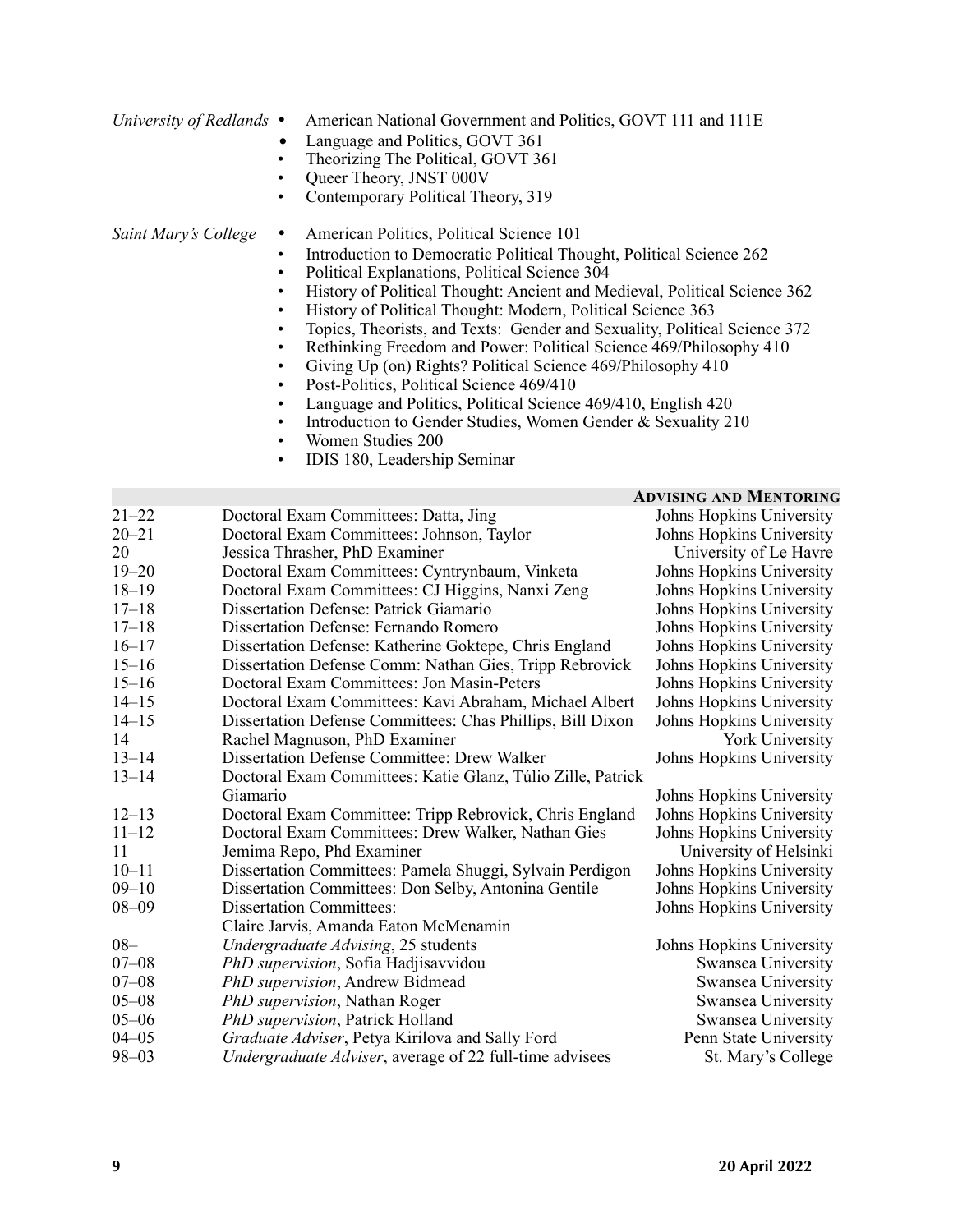|           |                                                           | <b>ADMINISTRATION AND SERVICE</b> |
|-----------|-----------------------------------------------------------|-----------------------------------|
| $20 -$    | Chair of the Department of Political Science              | Johns Hopkins University          |
| $22 - 23$ | Member of the Shared Governance Council of KSAS           | Johns Hopkins University          |
| $16 - 20$ | Director of Graduate Studies, Political Science           | Johns Hopkins University          |
| $17-$     | Board Member, PhD in Interdisciplinary Humanistic Studies | Johns Hopkins University          |
| $17 - 21$ | Member of the Political and Moral Thought Committee       | Johns Hopkins University          |
| $09 - 20$ | Member of the Board of Directors                          | Johns Hopkins University          |
|           | Program for the Study of Women, Gender, and Sexuality     |                                   |
| 19        | Interim member, Homewood Graduate Board (F19)             | Johns Hopkins University          |
| $15 - 18$ | Member of the Homewood Graduate Board                     | Johns Hopkins University          |
| 18        | Advisory Cmte for Interdisciplinary Humanities PhD        | Johns Hopkins University          |
| 18        | Member of Junior Faculty Review Committee                 | Johns Hopkins University          |
| 18        | Member of ad-hoc committee on HGB and DPB                 | Johns Hopkins University          |
| 17        | Member of Junior Faculty Review Committee                 |                                   |
| 15        | Member of Junior Faculty Review Committee                 | Johns Hopkins University          |
| 14        | Member of Junior Faculty Review Committee                 | Johns Hopkins University          |
| $11 - 13$ | Chair of the Department Seminar Planning Cmte             | Johns Hopkins University          |
| 12        | Chair of the Theory Search Committee                      | Johns Hopkins University          |
| $11 - 12$ | Member of the Undergraduate Curriculum Review Cmte        | Johns Hopkins University          |
| 11        | Member of Junior Faculty Review Committee                 | Johns Hopkins University          |
| $10 - 11$ | Member of the Dept. Futures Seminar Planning Cmte         | Johns Hopkins University          |
| $10 -$    | Member of the Steering Committee                          | Johns Hopkins University          |
|           | Center for Advanced Media Studies                         |                                   |
| $09 - 10$ | Member, Planning Committee, 2010 Humanities Conference    | Johns Hopkins University          |
| $08 - 09$ | Political Science Seminar Co-Coordinator                  | Johns Hopkins University          |
| 09        | Tucker Prize Committee                                    | Johns Hopkins University          |
| 08        | <b>Examinations Officer</b>                               | Swansea University                |
| $06 - 08$ | Member, PSA Planning Committee                            | Swansea University                |
| $06 - 08$ | Coordinator, Politics Joint Degree Schemes                | Swansea University                |
| $05 - 06$ | <i>Member</i> , Learning and Teaching Committee           | Swansea University                |
| $05 - 06$ | Member, Student/Staff Consultative Committee              | Swansea University                |
| $05 - 08$ | Officer, Website and Technology                           | Swansea University                |
| $05 - 06$ | Secretary, to the Examinations Officer                    | Swansea University                |
| $05 - 06$ | Member, Postgraduate Progressions Committee               | Swansea University                |
| $03 - 04$ | Coordinator, Liberal Studies Program                      | University of Redlands            |
| $01 - 03$ | Chair, Academic Resources Committee                       | St. Mary's College                |
| $01 - 02$ | Member, Action Committee on Diversity                     | St. Mary's College                |
| $00 - 03$ | Member, Faculty Seminar Committee                         | St. Mary's College                |
| $00 - 03$ | Member, Women Studies Steering Committee                  | St. Mary's College                |
| $00 - 03$ | Adviser, College Republicans,                             | St. Mary's College                |
| $00 - 01$ | Member, Women Studies Colloquium Committee                | St. Mary's College                |
| $00 - 03$ | Adviser, Pi Sigma Alpha, Political Science Honors Society | St. Mary's College                |

# **FELLOWSHIPS, HONORS, AND AWARDS**

| Dec 12   | Prose Award Nomination for The Lessons of Rancière |                                            |
|----------|----------------------------------------------------|--------------------------------------------|
| May 11   | Distinguished Graduate Award, 2011                 | University of Minnesota, Political Science |
| Sep $05$ | <b>Best Paper Award</b>                            | American Political Science Association     |
| May $03$ | Boone Award (Best thesis, Dan Williford)           | St. Mary's College                         |
| May 02   | Student convocation speaker finalist               | St. Mary's College                         |
| May 02   | <i>Boone Award</i> (Melissa Ballowe)               | St. Mary's College                         |
| May 01   | Student convocation speaker finalist               | St. Mary's College                         |
| Jun 97   | Doctoral Dissertation Fellowship                   | University of Minnesota                    |
|          |                                                    |                                            |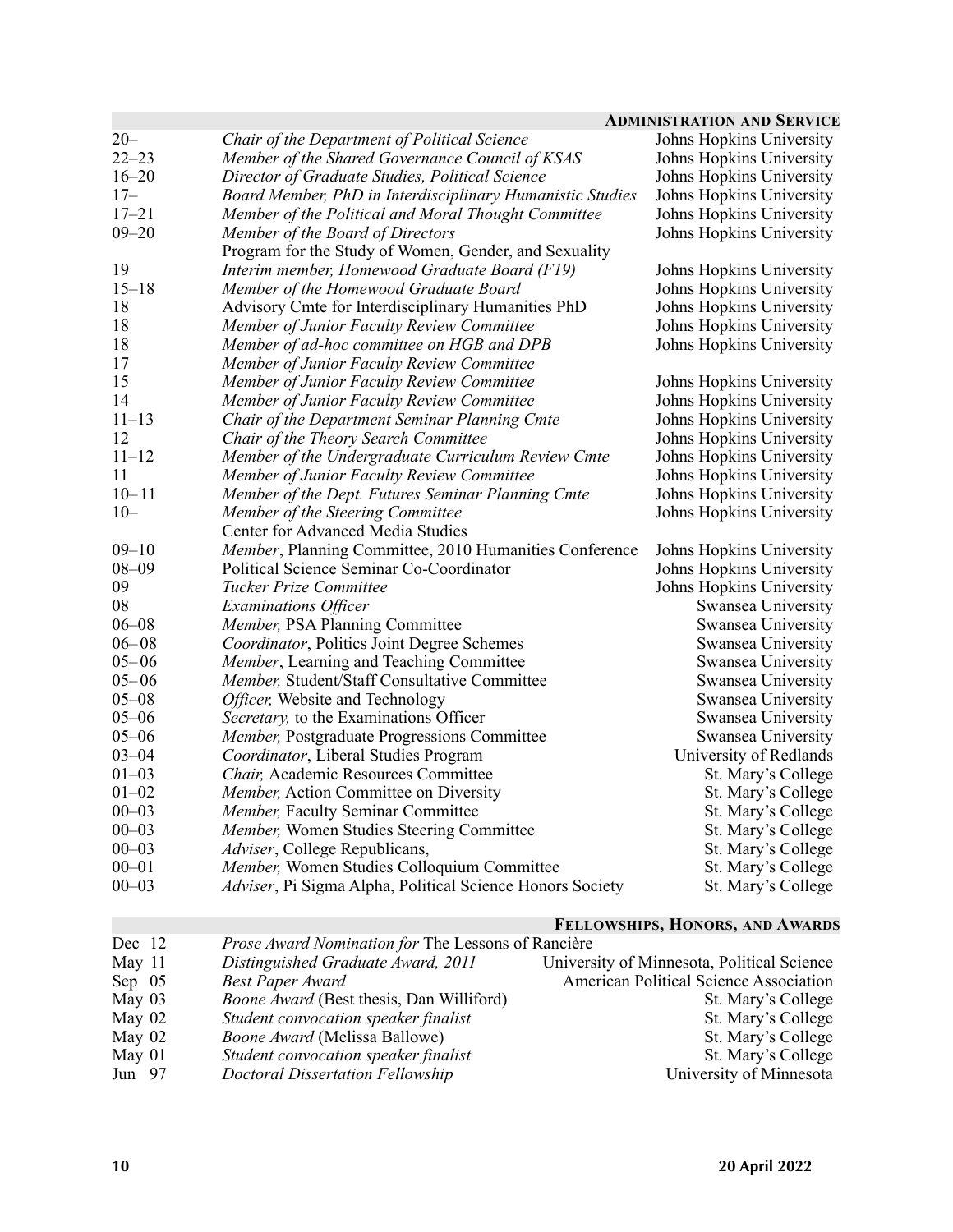| Jan $95$ | <b>Political Science Fellowship</b>       | University of Minnesota |
|----------|-------------------------------------------|-------------------------|
| Apr $93$ | <b>Political Science Fellowship</b>       | Vanderbilt University   |
| May 93   | Honnold Fellowship                        | Pomona College          |
| May 93   | <i>Honors Distinction</i> (Senior Thesis) | Pomona College          |
|          |                                           |                         |

|           |                                                    |                                      | <b>GRANTS</b> |
|-----------|----------------------------------------------------|--------------------------------------|---------------|
| 2016      | Visiting Professor Grant (Mark Devenney)           | Leverhulme                           | £21,000       |
| 2013      | <b>NEH Summer Stipend (unsuccessful)</b>           | NEH                                  | \$6,000       |
| 2007      | <b>Political Studies Conference Grant</b>          | <b>Political Studies Association</b> | £500          |
| 2006      | <b>British Academy Conference Grant</b>            | <b>British Academy</b>               | £1,970        |
| 2005      | Humanities Research Council                        | Swansea University                   | £1,400        |
| 2004      | Humanities Center Fellowship (unsuccessful)        | <b>Stanford University</b>           | \$40,000      |
| 2004      | National Humanities Center (unsuccessful)          | University of North Carolina         | \$25,000      |
| 2004      | <i>Institute for Advanced Study</i> (unsuccessful) | Radcliffe College                    | \$200,000     |
| 2003      | Post-Doctoral Fellowship (unsuccessful)            | All Souls College                    | £50,000       |
| $99 - 03$ | <b>Faculty Development Grants</b>                  | St. Mary's College                   | \$12,500      |

### **PROFESSIONAL MISCELLANY**

|                           | PROFESSIONAL MISCELLANY                                                                |
|---------------------------|----------------------------------------------------------------------------------------|
| Co-Editor-in-Chief        | Contemporary Political Theory                                                          |
| <b>Editorial Board</b>    | JOMEC: Journalism, Media, and Cultural Studies                                         |
| <b>Editorial Board</b>    | <i>TV</i> /Series                                                                      |
| Member                    | David Easton Book Award Committee, 2017                                                |
| <b>External Advisor</b>   | Centre for the Study of Culture and Politics, Swansea University                       |
| Officer                   | Sexuality and Politics Section of APSA (2007-2008)                                     |
| Member                    | Leo Strauss Award Committee (best dissertation 2008)                                   |
| Area Convenor             | International Conference for the Study of Social and Political Thought (2005–<br>2008) |
| Associate Editor          | Film and History (Film Review Editor) (2000–2005)                                      |
| <b>Associate Director</b> | Centre for Research into Gender in Culture and Society, Swansea (2007–2008)            |
| <b>External Examiner</b>  | The Australian National University, PhD thesis, 2014; York University, PhD oral        |
|                           | exam, 2014; University of Helsinki, Phd Defense, 2011; Queen Mary, University          |
|                           | of London, PhD thesis, 2007; University of Auckland, M.A. thesis, 2001.                |
| Reviewer                  | Political Theory, American Political Science Review, Constellations, Cultural          |
|                           | Critique, Angelaki, American Journal of Political Science, Political Research          |
|                           | Quarterly, Culture, Theory, and Critique, New Political Science, GLQ: A Journal        |
|                           | of Lesbian and Gay Studies, Theory & Event, Distinktion, Theory, Culture &             |
|                           | Society, Political Studies, Perspectives on Politics, Redescriptions,                  |
|                           | Transformations, Hypatia, Time & Society, Polity, Journal of Politics, Southern        |
|                           | Journal of Philosophy, Mosaic, Cambridge Journal of Economics                          |
| Reviewer                  | University of Minnesota Press, University of Illinois Press, Duke University Press,    |
|                           | Edinburgh University Press, Acumen Press, University of Wales Press, I.B. Tauris,      |
|                           | Fordham University Press, Cambridge University Press, Oxford University Press,         |
|                           | Wallflower Press, Palgrave, Stanford University Press, University of Pennsylvania      |
|                           | Press, Northwestern University Press, Cornell University Press, Johns Hopkins          |
|                           | University Press, University of Chicago Press.                                         |
| Reviewer                  | Israel Science Foundation, Deutsche Forschungsgemeinschaft                             |